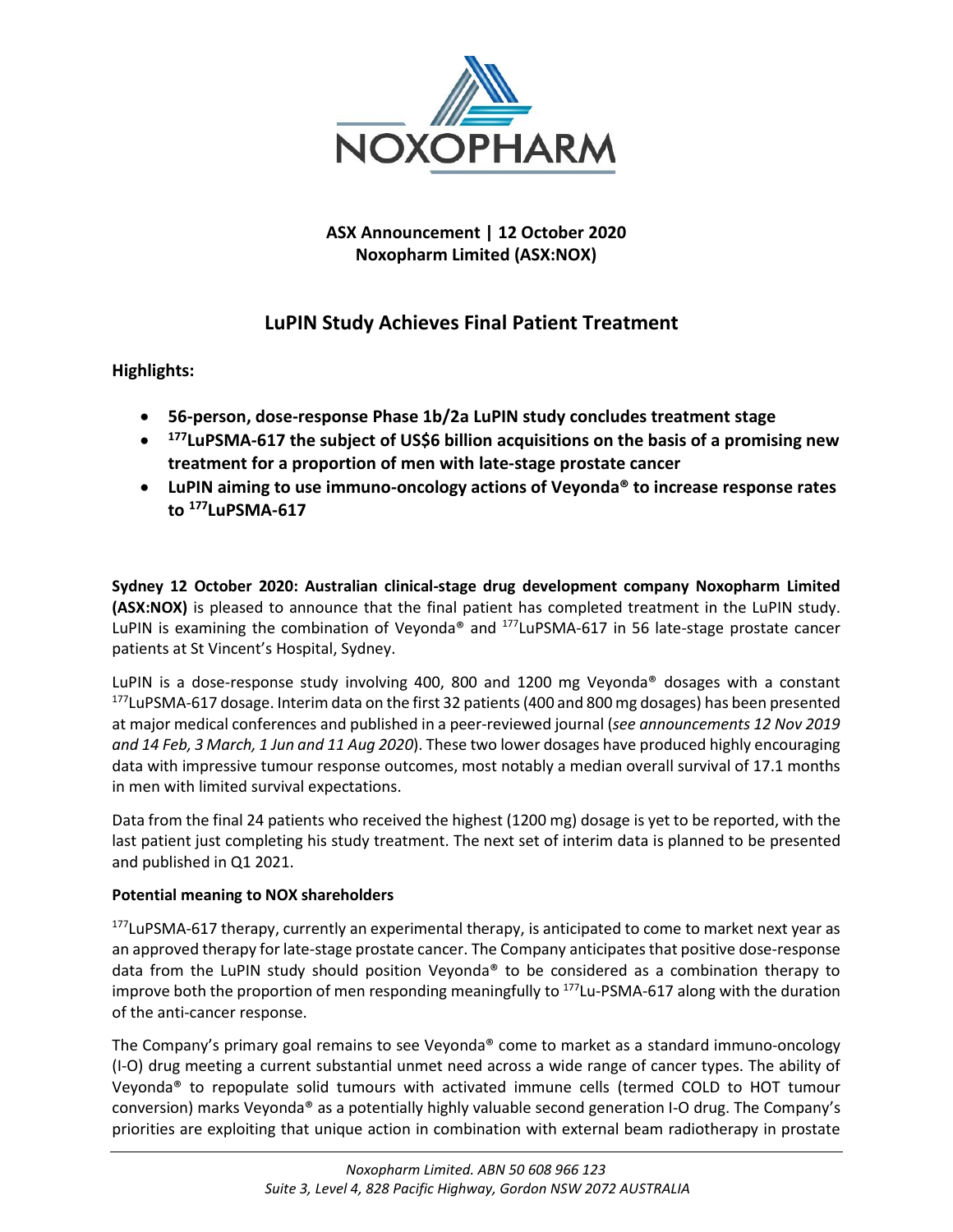

cancer (DARRT program), with <sup>177</sup>LuPSMA-617 therapy in prostate cancer (LuPIN program) and in an as yet to be detailed study combined with a checkpoint inhibitor in a wide range of solid cancer types (IONIC program).

Prostate cancer to date has proven poorly responsive to I-O therapies. The Company sees its DARRT and LuPIN therapies as overcoming that unresponsiveness and bringing a new generation of therapies to this growing age-related problem.

#### **LuPIN study explained**

The LuPIN (**Lu**tetium-**P**SMA In Combination with **N**OX66) study is an investigator-initiated Phase 1b/2a clinical trial evaluating combination treatment of Veyonda® and <sup>177</sup>Lu-PSMA-617 in late-stage prostate cancer.

<sup>177</sup>Lu-PSMA-617 is an experimental therapy acquired by Novartis in a US\$6 billion series of transactions in 2018 and is emerging as a promising last-line or near last-line therapy for prostate cancer that has progressed on standard therapies. The aim of the LuPIN study is to see if adding Veyonda® will lead to a high proportion of men responding to <sup>177</sup>Lu-PSMA-617 as well as leading to a highly durable response.

End-points that have been the subject of interim reports to date include safety, PSA response rate (>50% fall in PSA levels), proportion of men able to complete a full 6-cycle course of treatment, and mean overall survival at 12 months post-treatment.

LuPIN patients have late-stage metastatic castration-resistant prostate cancer which has stopped responding to all standard therapies and who have limited survival prospects. The LuPIN study is distinguished from many others looking at <sup>177</sup>Lu-PSMA-617 therapy in being particularly stringent in only selecting patients who have exhausted all standard treatment options, whereas other studies often use patients with remaining treatment options and therefore are likely to respond better to any treatment. The Company views any response in the LuPIN patients, therefore, as a signal of clinical benefit from the combination treatment.

Noxopharm has been pleased to partner with St Vincent's Hospital Sydney on what has been a low-cost investigator initiated trial for the Company.

*Graham Kelly, CEO and Managing Director of Noxopharm, has approved the release of this document to the market on behalf of the Board of Directors.*

#### **-ENDS-**

#### **About Noxopharm**

Noxopharm Limited (ASX:NOX) is an Australian clinical-stage drug development company focused on the treatment of cancer and septic shock.

Veyonda**®** is the Company's first pipe-line drug candidate currently in Phase 2 clinical trialling. Veyonda**®** has two main drug actions – inhibition of sphingosine kinase and inhibition of STING signalling. Activity against the former target contributes to its dual-acting oncotoxic and immuno-oncology functions designed to enhance the effectiveness and safety of standard oncology treatments, i.e., chemotherapies, radiotherapy and immune checkpoint inhibitors. Activity against the latter target provides an anti-inflammatory effect, also contributing to an anti-cancer action, but also potentially blocking the development of septic shock.